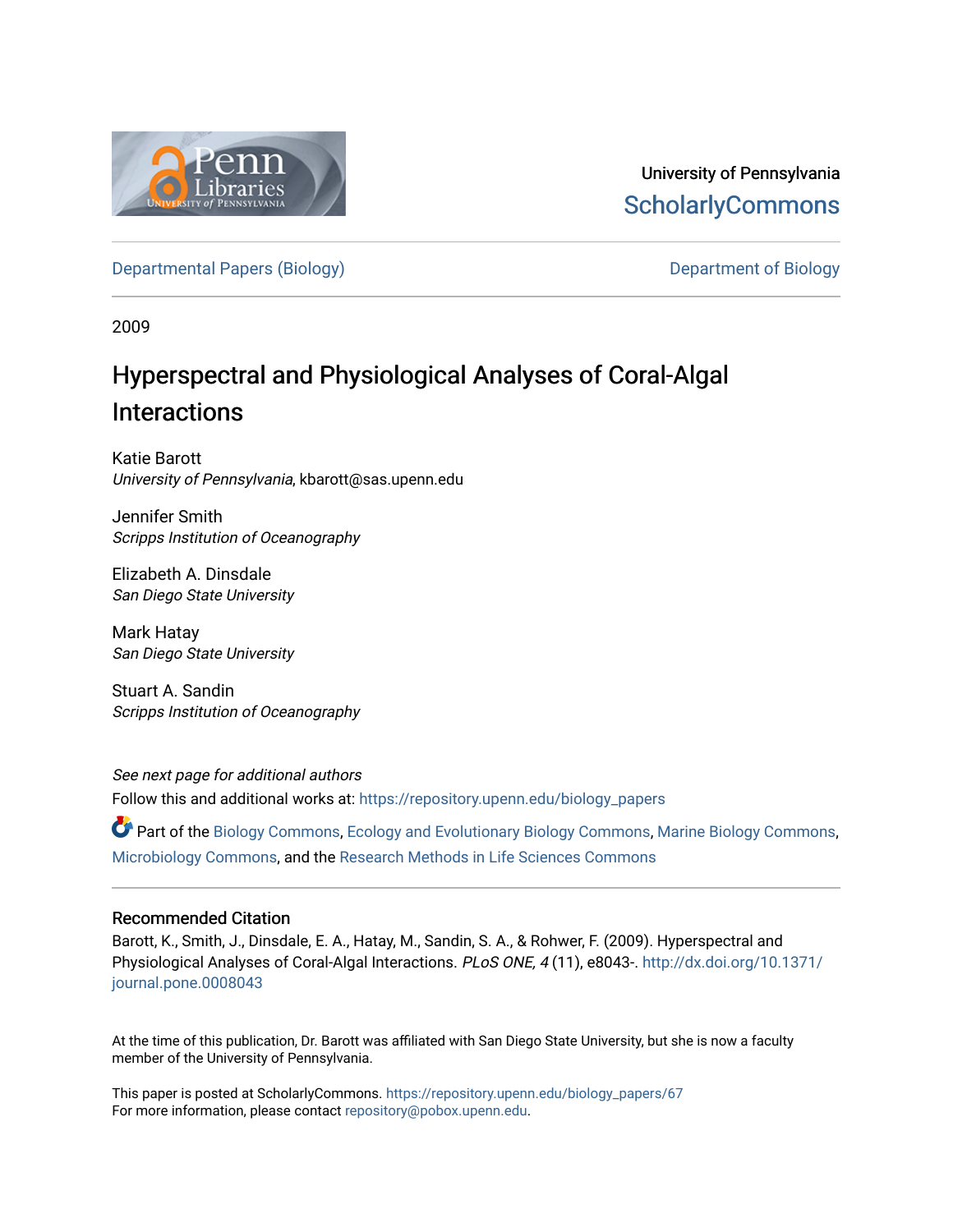## Hyperspectral and Physiological Analyses of Coral-Algal Interactions

## **Abstract**

Space limitation leads to competition between benthic, sessile organisms on coral reefs. As a primary example, reef-building corals are in direct contact with each other and many different species and functional groups of algae. Here we characterize interactions between three coral genera and three algal functional groups using a combination of hyperspectral imaging and oxygen microprofiling. We also performed in situ interaction transects to quantify the relative occurrence of these interaction on coral reefs. These studies were conducted in the Southern Line Islands, home to some of the most remote and near-pristine reefs in the world. Our goal was to determine if different types of coral-coral and coral-algal interactions were characterized by unique fine-scale physiological signatures. This is the first report using hyperspectral imaging for characterization of marine benthic organisms at the micron scale and proved to be a valuable tool for discriminating among different photosynthetic organisms. Consistent patterns emerged in physiology across different types of competitive interactions. In cases where corals were in direct contact with turf or macroalgae, there was a zone of hypoxia and altered pigmentation on the coral. In contrast, interaction zones between corals and crustose coralline algae (CCA) were not hypoxic and the coral tissue was consistent across the colony. Our results suggest that at least two main characteristic coral interaction phenotypes exist: 1) hypoxia and coral tissue disruption, seen with interactions between corals and some species of CCA. Hyperspectral imaging in combination with oxygen profiling provided useful information on competitive interactions between benthic reef organisms, and demonstrated that some turf and fleshy macroalgae can be constant source of stress for corals, while CCA are not.

## **Disciplines**

Biology | Ecology and Evolutionary Biology | Marine Biology | Microbiology | Research Methods in Life Sciences

## **Comments**

At the time of this publication, Dr. Barott was affiliated with San Diego State University, but she is now a faculty member of the University of Pennsylvania.

## Author(s)

Katie Barott, Jennifer Smith, Elizabeth A. Dinsdale, Mark Hatay, Stuart A. Sandin, and Forest Rohwer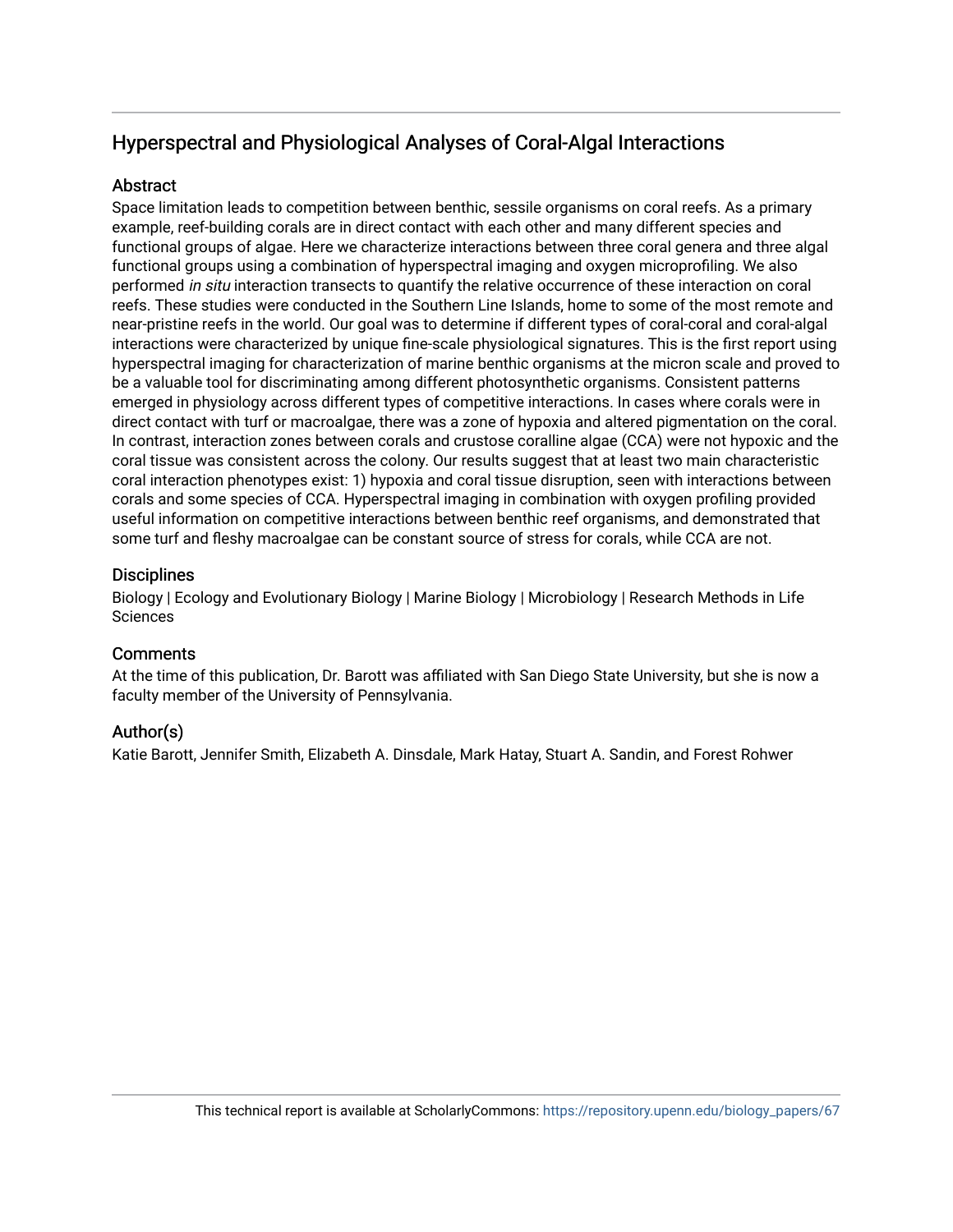# Hyperspectral and Physiological Analyses of Coral-Algal Interactions

### Katie Barott $^{1*}$ , Jennifer Smith $^{2}$ , Elizabeth Dinsdale $^{1}$ , Mark Hatay $^{1}$ , Stuart Sandin $^{2}$ , Forest Rohwer $^{1}$

1 Department of Biology, San Diego State University, San Diego, California, United States of America, 2 Scripps Institution of Oceanography, University of California San Diego, La Jolla, California, United States of America

#### Abstract

Space limitation leads to competition between benthic, sessile organisms on coral reefs. As a primary example, reef-building corals are in direct contact with each other and many different species and functional groups of algae. Here we characterize interactions between three coral genera and three algal functional groups using a combination of hyperspectral imaging and oxygen microprofiling. We also performed in situ interaction transects to quantify the relative occurrence of these interaction on coral reefs. These studies were conducted in the Southern Line Islands, home to some of the most remote and near-pristine reefs in the world. Our goal was to determine if different types of coral-coral and coral-algal interactions were characterized by unique fine-scale physiological signatures. This is the first report using hyperspectral imaging for characterization of marine benthic organisms at the micron scale and proved to be a valuable tool for discriminating among different photosynthetic organisms. Consistent patterns emerged in physiology across different types of competitive interactions. In cases where corals were in direct contact with turf or macroalgae, there was a zone of hypoxia and altered pigmentation on the coral. In contrast, interaction zones between corals and crustose coralline algae (CCA) were not hypoxic and the coral tissue was consistent across the colony. Our results suggest that at least two main characteristic coral interaction phenotypes exist: 1) hypoxia and coral tissue disruption, seen with interactions between corals and fleshy turf and/or some species of macroalgae, and 2) no hypoxia or tissue disruption, seen with interactions between corals and some species of CCA. Hyperspectral imaging in combination with oxygen profiling provided useful information on competitive interactions between benthic reef organisms, and demonstrated that some turf and fleshy macroalgae can be a constant source of stress for corals, while CCA are not.

Citation: Barott K, Smith J, Dinsdale E, Hatay M, Sandin S, et al. (2009) Hyperspectral and Physiological Analyses of Coral-Algal Interactions. PLoS ONE 4(11): e8043. doi:10.1371/journal.pone.0008043

Editor: Niyaz Ahmed, University of Hyderabad, India

Received July 17, 2009; Accepted October 17, 2009; Published November 26, 2009

Copyright: @ 2009 Barott et al. This is an open-access article distributed under the terms of the Creative Commons Attribution License, which permits unrestricted use, distribution, and reproduction in any medium, provided the original author and source are credited.

Funding: Funding for this work was provided by San Diego State University, the Gordon and Betty Moore Foundation, and the Canadian Institute for Advanced Research. The Southern Line Islands expedition was organized and sponsored by the National Geographic Society. KB was supported by a National Science Foundation Graduate Research Fellowship. The funders had no role in study design, data collection and analysis, decision to publish, or preparation of the manuscript.

Competing Interests: The authors have declared that no competing interests exist.

\* E-mail: katiebarott@gmail.com

#### Introduction

Coral reef ecosystems are among the most diverse and threatened ecosystems on the planet. Estimates suggest that 20% of the world's coral reefs have already been lost, with another 50% likely to be lost in the near future [1] due to a variety of human influences [1–3]. Local factors such as overfishing, habitat destruction and pollution from terrestrial runoff (e.g. eutrophication) are causing direct destruction of reefs. Global threats such as rising sea surface temperatures have led to widespread bleaching events [4] and coral disease has emerged as a critical problem [5,6]. Other climate related stressors such as ocean acidification may lead to loss of reef structure [2,7]. While the impacts of local threats may be reduced through management action, global threats to coral reefs are likely to increase in severity in the coming years [2,8].

Disturbed coral reefs are typically characterized by loss of coral cover followed by an increase in the abundance of fleshy algae (turf and macroalgae), a phenomenon that has been termed the coralalgal phase shift [9,10]. There are a wide variety of factors that can work in concert to lead to a coral-algal phase shift. In the

Caribbean, a combination of release from top-down control due to loss of the sea urchin Diadema antillarum to disease, coupled with overfishing, eutrophication, and destruction of the physical structure of the reef due to hurricanes, led to nearly complete loss of Caribbean corals [3,11–13]. Loss of coral cover due to bleaching or disease can also lead to a coral-algal phase shift [14] since coral death results in available substrate for fast-growing algal species to colonize and eventually dominate the substratum. Loss of herbivorous fish due to overfishing also facilitates this process by allowing algal growth to proceed unchecked, and this can be further exacerbated by addition of nutrients [10].

Benthic coral reef communities are areas of constant competition for space and light [15,16]. For sessile organisms these battles are a matter of survival and have fundamental consequences for the physical and biological structure of a coral reef community [17]. Despite the abundance of interactions between and among corals and algae, few studies have directly addressed the mechanisms or detailed characteristics of these interactions [15]. It is important to understand how corals and algae compete in order to understand what happens to tip the scales in one direction or another when the ecosystem is perturbed; especially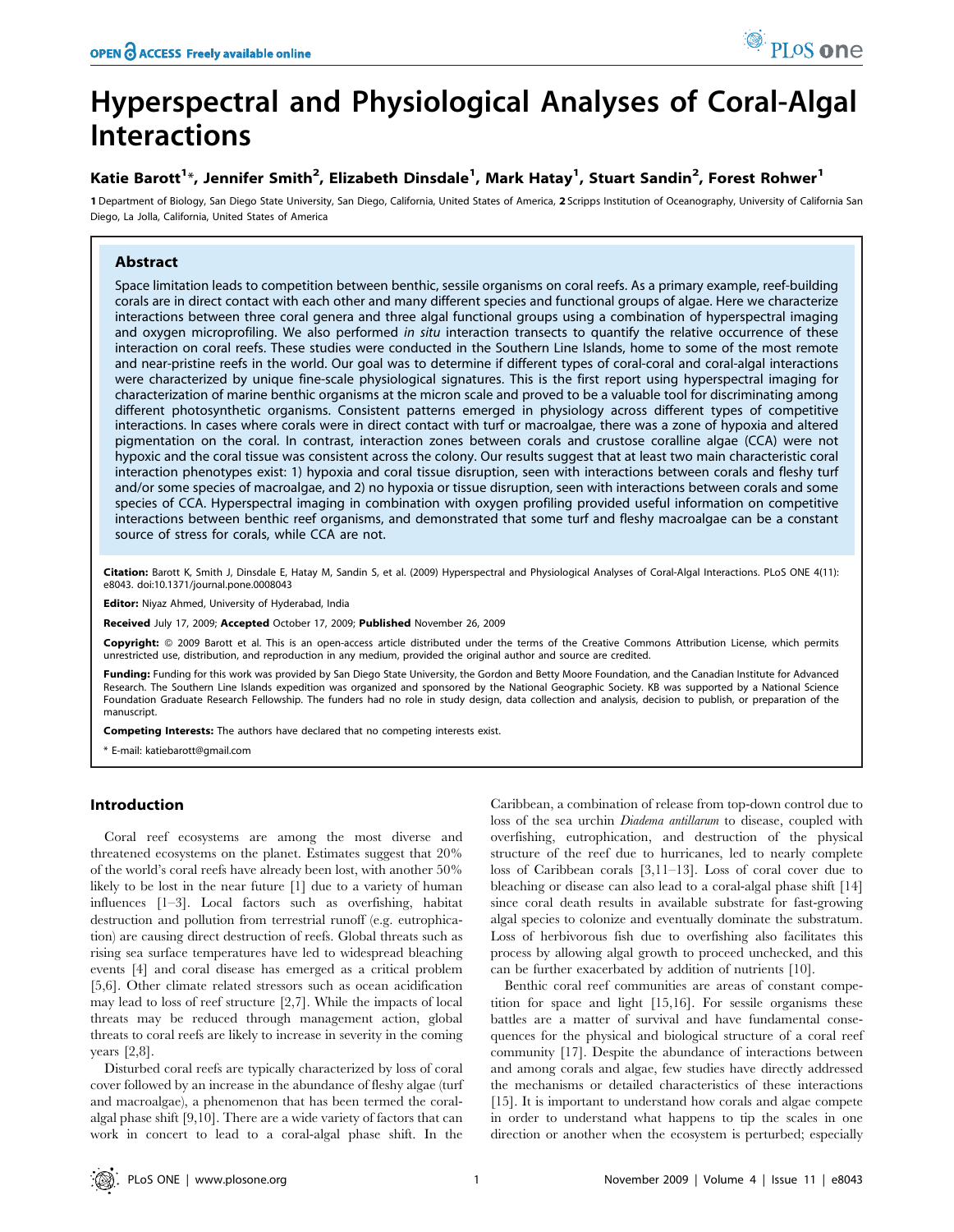Corals and algae utilize different physical (sweeper tentacles, messentarial filaments, overtopping, abrasion) and chemical (allelopathy) strategies to compete for and maintain space [16,18,19]. Several indirect mechanisms may also exist whereby microbes mediate these competitive interactions. Previous work has shown that dissolved compounds from algae can cause coral death indirectly by enhancing microbial activity [20,21] and that the addition of dissolved organic carbon (DOC) compounds including those found in algal photosynthates is sufficient to cause coral mortality due to microbial overgrowth [22,23]. On a reef-wide scale, it has been found that increasing abundance of benthic algae coincides with an increase in the abundance of microbes, including many potential pathogens, which may cause stress to corals and lead to the higher prevalence of coral disease [24]. In addition, algae serve as reservoirs of coral disease [25] and can lead to disease transmission when the two are in direct contact. Despite the various competitive mechanisms that exist there is little information known about the details of these interactions. Does one competitor physically or chemically kill the other and if so how? Are algae able to overgrow live coral? Are microbes involved in these interactions? Experimental evidence has shown that hypoxia can occur on coral surfaces in the presence of algae, suggesting that microbial growth is stimulated [20], however, more data are needed to determine how common hypoxic zones are on the reef.

Hyperspectral imagery is a potentially informative tool for exploring coral-algal interactions. Hyperspectral images are produced by imaging spectrometers, which use an optical dispersing element (e.g. grating or prism) that splits the light into many wavelength bands, which are then detected using 100–1000 s of detectors (e.g. across a CCD chip). In this way, an imaging spectrometer can make spectral measurements of a line. By stepping through one line to the next, a hyperspectral image is built. Hyperspectral imaging is a very active area of research and development, particularly in the area of remote sensing. Airborne hyperspectral imaging combined with Global Information Systems (GIS) is used for agricultural mapping [26,27], mineral exploration [28], and aerial monitoring of coral reef benthic habitats [29,30] but has not been used on the scales at which coral reef organisms interact. Multi-spectral imaging has been used to non-invasively monitor diseases in humans [31,32], suggesting that hyperspectral images may be informative for monitoring tissue changes in corals and algae.

All photosynthetic organisms have absorbance/reflectance spectra that are directly related to their light harvesting pigments. While a significant amount of photophysiology has been conducted on benthic marine algae, almost all photo documentation of corals to date has been done in the visible light range, yet there remains a wealth of information outside of this range that can be captured by hyperspectral imaging. Corals possess characteristic fluorescence profiles [33–36] generated by a wide diversity of pigments from the coral animal, their symbiotic dinoflagellates and associated microbes [37,38]. Despite the prevalence of fluorescent pigments in corals, their role remains an outstanding question. Hypothesized functions include photoprotection [33,39,40], enhancement of photosynthesis [41], and quenching of reactive oxygen species [38,42]. Previous studies show that corals undergoing bleaching have different pigment profiles due to loss of zooxanthellae [43] and changes in coralassociated pigments [44], and that these changes are predictive of coral survival [44]. Hyperspectral imagery can capture changes in host and symbiont pigments at interaction zones and facilitate identification of different organisms at the interaction zone based upon their unique reflectance spectra.

The goals of this study were to determine the prevalence of different coral-coral and coral-algal interactions in situ, quantify the oxygen profiles at the boundary layers across interaction zones for a variety of coral and algae, and characterize the hyperspectral signatures of these interaction zones from coral reefs in the uninhabited Southern Line Islands. We identified three main categories of benthic interactions occurring on these healthy reefs: coral vs. coral, coral vs. alga, and alga vs. alga. Upon close examination of different interactions, we identified commonalities and characteristics that were specific to the type of interaction involved. Coral interactions with fleshy algae (turf and macroalgae) were consistently hypoxic, while borders with CCA or other corals were not. Disrupted coral tissue was clearly distinguishable from healthy tissue, algal tissue, cyanobacterial colonization, and bare skeleton. Finally, based on field observations, we found that coral-algal interactions are a constant and widespread feature of healthy coral-dominated reefs.

#### Materials and Methods

#### Study Site and Specimen Collections

This study was performed during an expedition to the Southern Line Islands, central Pacific in March-April 2009. The islands visited were Vostok (10.1°S, 152.38°W), Starbuck (5.62°S, 155.93°W), Malden (4.017°S, 154.93°W), Flint (11.43°S, 151.82°W), and Millennium (9.94°S, 150.21°W). A variety of corals, algae, and coral-algal and coral-coral interaction zones were collected via SCUBA using a hammer and chisel (see details below). Samples were collected under a Scientific Research Permit issued by the Republic of Kiribati for the period of March 24 – May 5, 2009.

#### Underwater Interaction Surveys

Surveys were conducted at 10 m depth on SCUBA to determine the abundance of different types (species, genus or functional groups) of coral-algal interactions and to quantify the outcome of these interactions. A total of five 10 m transects were assessed on the leeward side of Millennium Atoll. Along each of the transect lines a point intercept approach was used whereby every coral that was within contact of the transect line was examined and all algal interactions that occurred on that colony were recorded. The algal species and/or functional group (for turf and CCA) was recorded for every interaction. Additionally divers determined the outcome of the interaction by noting whether the algae was overgrowing the coral, the coral was overgrowing the algae, or if the interaction appeared to be neutral.

#### Hyperspectral Imaging

Several coral-algal interaction zones were collected in the field over the duration of the research cruise. All samples were collected with a hammer and chisel, placed in a Ziploc bag, and upon return to the surface were placed in buckets with ambient seawater and returned to the ship. Once shipboard all specimens were kept in 10 liter aquaria with continuous aeration at ambient seawater temperature  $(\sim 30^{\circ}C)$  in shaded natural light and were imaged within 2–4 hours of return to the ship using the methods described below. The following pairs were imaged: 1) Coral-algae: Pocillopora verrucosa vs. Gracilaria sp. (n = 4), Pocillopora verrucosa vs. Bryopsis pennata  $(n = 6)$ , Montipora sp. vs. mixed red turf algae  $(n = 4)$ , Pocillopora verrucosa vs. cyanobacteria  $(n = 4)$ , and various coral genera (Favia sp., Montipora sp. or Pocillopora sp.) vs. CCA  $(n = 6)$ ; and 2) Coral-coral: *Pocillopora verrucosa* vs. *Montipora* sp.  $(n = 1)$  and Acropora sp. vs. Montipora sp.  $(n = 1)$  (Table 1).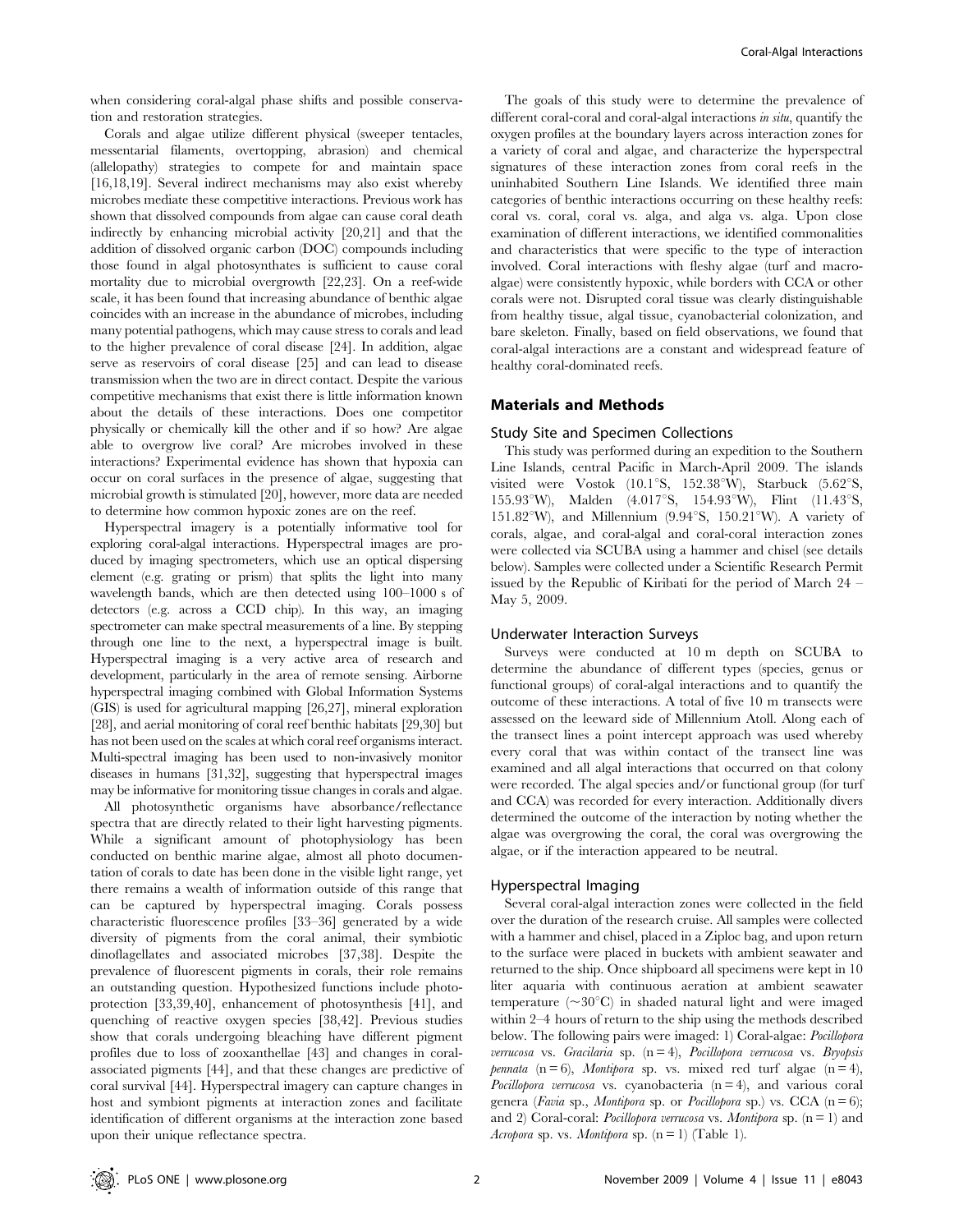Table 1. Summary of oxygen microprobing and symptoms from hyperspectral images from coral-algae and coral-coral boundaries in the Southern Line Islands.

|                                                                    | Oxygen at interface (% of seawater<br>background) | Symptoms (moving from algae to coral)                                                                                                                                                                      |
|--------------------------------------------------------------------|---------------------------------------------------|------------------------------------------------------------------------------------------------------------------------------------------------------------------------------------------------------------|
|                                                                    |                                                   |                                                                                                                                                                                                            |
| Coral-algae                                                        |                                                   |                                                                                                                                                                                                            |
| Pocillopora verrucosa Gracilaria sp.                               | 17-95%; average 68.1% (n = 6)                     | Algae is proceeded by a cyanobacteria Bleached coral tissue and<br>some bare skeleton at interface Disruption of coral tissue nearest<br>interface $(n = 4)$                                               |
| Pocillopora verrucosa Bryopsis sp.                                 | nd                                                | Bare skeleton between algae and coral Distinct white band at<br>interface Coral tissue is peeling off skeleton in patches $(n = 6)$                                                                        |
| Montipora spp. Red turf algae                                      | 18-74%; average 44.8% $(n = 4)$                   | Algae is proceeded by a cyanobacteria Algal filaments extending<br>over interaction zone Bleached coral tissue (but no bare skeleton)<br>at interface Disruption of coral tissue nearest interface $(n=4)$ |
| Damsel fish territories Pocillopora<br>verrucosa Red cyanobacteria | 31-49%; average 40.6% $(n = 7)$                   | Algae is proceeded by an unknown green algae At interaction<br>zone, polyps remain intact, calicoblastic tissue is peeling off in<br>patches $(n=4)$                                                       |
| Coral - CCA Favia sp. Montipora sp.<br>Pocillopora verrucosa CCA   | 85-132%; average 107% (n = 6)                     | CCA and coral interaction very tight association No coral tissue<br>disruption $(n=6)$                                                                                                                     |
| White band disease Montipora spp.                                  | 30-47%; average 38.3% (n = 2)                     | nd                                                                                                                                                                                                         |
| l Coral-Coral                                                      |                                                   |                                                                                                                                                                                                            |
| Pocillopora verrucosa Montipora sp.                                | $132.8\% (n=1)$                                   | Disruption of tissue on <i>Montipora</i> spp. (Figure S2; $n = 1$ )                                                                                                                                        |
| Coral-Algae-Coral                                                  |                                                   |                                                                                                                                                                                                            |
| Acropora sp. Montipora sp.                                         | nd                                                | Disruption of Acropora spp. tissue next to algae $(n = 1)$                                                                                                                                                 |

doi:10.1371/journal.pone.0008043.t001

The Resonon PIKA II imaging spectrometer and its associated software, SpectrononPro v.1.15, was used to gather and analyze multibeam images of coral, algae and the interaction zones between them. Light exposure was set using a sheet of white Teflon placed on top of a Petri dish (which eventually held the specimen). After Spectral Focusing and Dark Adjustment the same piece of Teflon was used to record the Response Curve. Once an image was obtained, the mean spectrum of an area of sample was determined using the ''Make ROI and Mean'' tool in the accompanying SpectrononPro software. In order to compare spectra between samples, several normalization techniques were tested to eliminate small differences in the absolute relative reflectance of similar spectra. The simplest and most straightforward was to calculate the slope between every pair of wavelengths across the spectrum and plot (i.e. the first derivative of the reflectance). A number of image processing algorithms contained in the SpectrononPro software were tested for applicability to the corals and algae that were imaged. Many of these tools were developed for agricultural use, so were tested for usefulness when comparing marine photosynthetic organisms. The algorithms were: Green-orange-chlorophyll (GOC), Color Infrared (Color IR), Simple Ratio (SR) [45], Normalized Difference Vegetative Index (NDVI) [46] and Atmospherically Resistant Vegetative Index (ARVI) [47], in addition to the default True Color rendering. True Color, GOC, and Color IR yield false-color images. True color uses the three bands red (640 nm), green (550 nm), and blue (460 nm), GOC uses the three bands green (515 nm), orange (575 nm), and chlorophyll (685 nm), and Color IR uses the three bands green (550 nm), red (650 nm), and infrared (IR; 860 nm) with a 2% Stretch Contrast Enhancement. SR, NDVI, and ARVI are black-and-white mono (1-layer) images from a data cube with a 2% Stretch Contrast Enhancement (i.e. set the darkest 2% of pixels to black, the brightest 2% of pixels to white, and stretch the remaining 96% of values between black and white). In order to determine pixel values, SR uses the ratio

between IR (800 nm) and red (680 nm), NDVI uses IR (800 nm) and red (680 nm) as input for the formula  $(IR - red)/(IR + red)$ , and ARVI uses the bands IR (800 nm), red (680 nm), and blue (450 nm) as input for the formula  $(IR-2*red + blue)/(IR+$  $2*red - blue$ .

#### Dissolved Oxygen Measurements

To determine how dissolved oxygen concentration changed across several different types of coral-algal interaction zones, dissolved oxygen (DO) levels at the boundary layer were measured using an oxygen microprobe (Unisense; Aarhus C, Denmark). The microprobe was calibrated before each interaction zone was measured using aerated seawater to obtain the atmospheric saturation level of dissolved oxygen (100% DO), followed by a solution of 0.1 M sodium hydroxide and 0.1 M sodium ascorbate for the 0% DO reference point. Once calibrated, the probe was lowered to the boundary layer above the surface of the algae, coral, or interface zone under a Leica MZFLIII dissecting microscope. Five random points from within each zone were measured for a total of at least 10 seconds per point, and a measurement of aerated seawater was taken between each point. Data were recorded using the Unisense SensorTrace Basic v.1.13 software.

#### Dissolved Oxygen Data Analysis

Ten recordings at each point were averaged to obtain the minimum or maximum level of dissolved oxygen (DO) for each point probed. The percent DO was calculated relative to the measurement of aerated seawater (100% DO) prior to each measurement of the sample point. Normalization was carried out to account for drift of the instrument signal over the course of the measurements. The average of the percent DO from the 5 points taken within a zone was calculated to get the average maximum or minimum percent DO for the given sample zone (i.e. coral, algae, or interface). Several different coral-algal species (or functional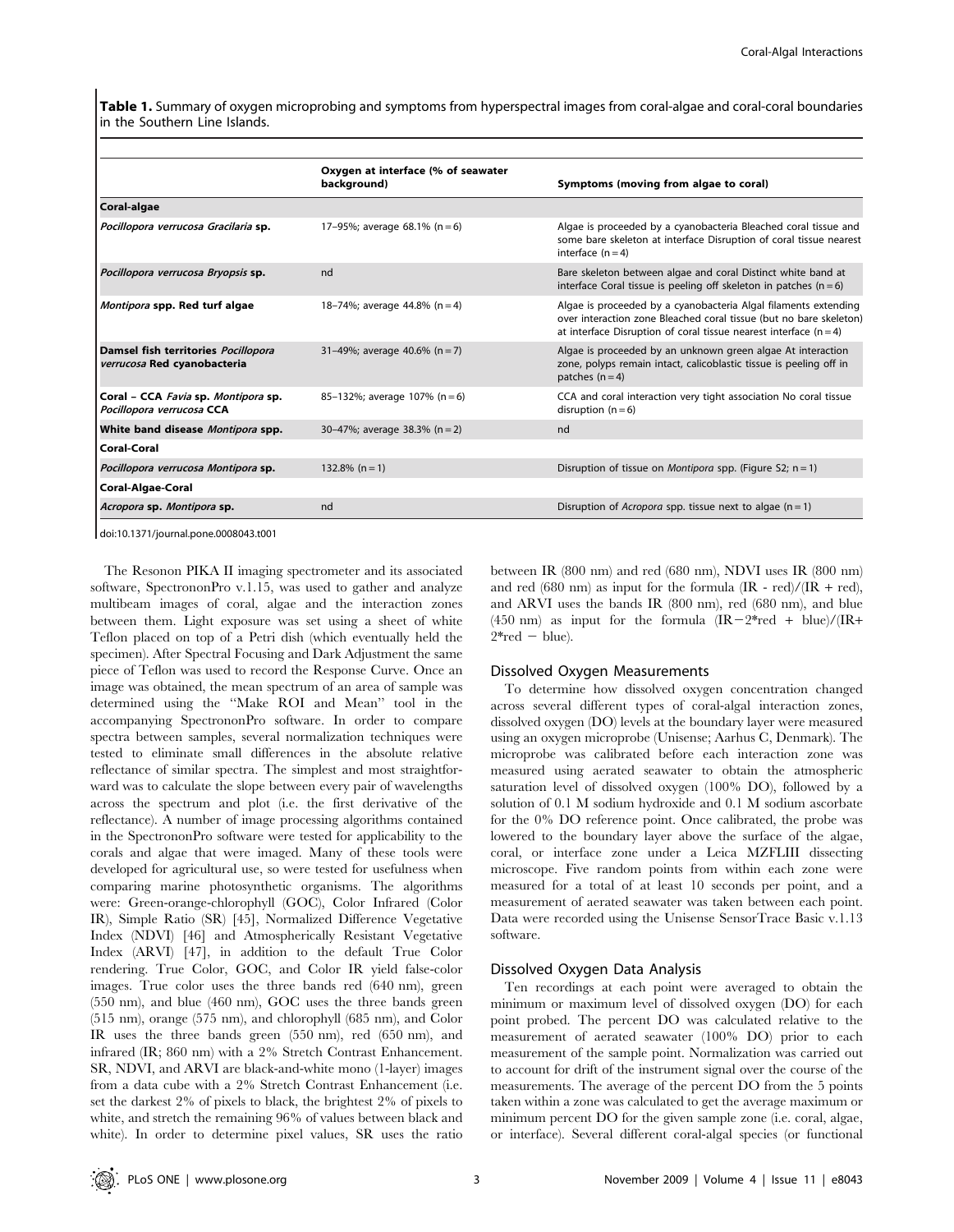groups for turf algae and CCA) interactions were examined including: 1) Coral-algae: Pocillopora verrucosa vs. Gracilaria sp.  $(n = 6)$ , Montipora sp. vs. red turf algae  $(n = 4)$ , Pocillopora verrucosa vs. cyanobacteria (n = 7); various coral genera (Favia sp., Montipora sp. or *Pocillopora* sp.) vs. CCA ( $n = 6$ ), and *Montipora* sp. vs. white band disease  $(n = 2)$ , and 2) Coral-coral: *Pocillopora verrucosa* vs. *Montipora* sp.  $(n = 1)$  (Table 1). As with the hyperspectral images, dissolved oxygen measurements of interfaces were taken within 2–4 hours of removal of samples from the reef. The non-parametric Man-Whitney test was used to compare DO levels because of uneven sample sizes. Significance was assessed by an asymptotic 2-tailed test with  $p<0.05$ .

#### Results and Discussion

We identified a wide variety of interactions between benthic organisms on the reefs of the Southern Line Islands. Overall, coral vs. coral (Figure 1A), coral vs. algae (Figure 1B, C), and algae vs. algae (Figure 1C, D) were the most common. This island archipelago has relatively low biodiversity with some 50 species of coral, 10 common species of macroalgae, many species of turf algae, and at least 5 species of crustose coralline algae (CCA). The low level of diversity still provides for an enormous number of possible different paired interactions between groups of benthic organisms, which is further complicated by the fact that most interaction zones include multiple organisms. For example, in Figure 1C the algal interface actually consists of at least 3 algal types (e.g. a green alga, a red alga, and a CCA) and Figure 1E



shows how extremely complex these zones can be with multiple species of algae and corals intermingled.

Benthic transects to quantify coral-algal interactions found on average 4.57 interactions per linear meter (Figure 2A). Of these, over half of the interactions were either neutral or were designated as coral-dominated (Figure 2A), while in other cases different genera/functional groups of algae appeared to out-compete the



**Algal Taxa** 

Figure 1. Examples of boundaries between coral and algae. A) Pocillopora sp. vs. Montipora sp., B) algae vs. Montipora sp., C) Montipora sp. and various algae, D) crustose coralline algae vs. crustose coralline algae, and E) diverse interactions including coral, fleshy algae, crustose coralline algae, and other invertebrates. doi:10.1371/journal.pone.0008043.g001

Figure 2. Summary of interactions between corals and algae from surveys of Millennium Atoll. A) Total number of interactions between corals and algae, B) outcome of coral-algal interactions by algal group.

doi:10.1371/journal.pone.0008043.g002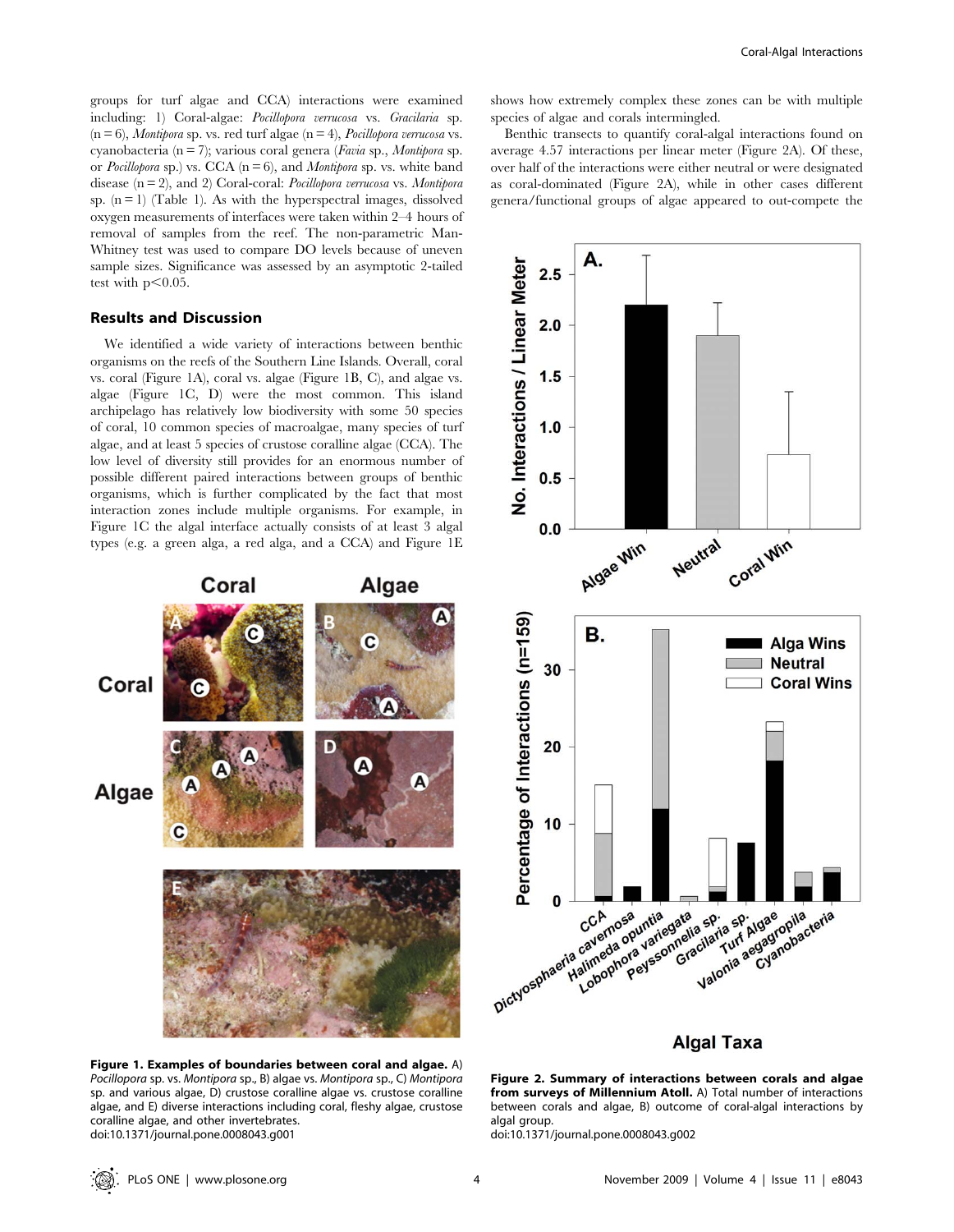coral. For example, the fleshy red macroalga Gracilaria sp. was observed at every stage of overgrowth of Pocillopora colonies, from initial algal growth up from the base of the coral head over live coral tissue to dead colonies completely overtaken by the alga. The remoteness of the study site prohibited time series examinations of these interactions, yet the presence of Gracilaria sp. at various stages of overgrowth of living coral colonies was a clear indication of competitive dominance of this alga. Furthermore, close up observations revealed several stages of algal advance, including fronds directly in contact with live coral tissue and fronds surrounded by areas where the coral tissue had died. In contrast, other types of algae such as CCA or Peyssonnelia sp. were found being overgrown by corals in many cases (Figure 2B). These observations demonstrate the variability between different coralalgal species/functional group interactions.

#### Spectral Analysis of Corals and Algae

The spectral signatures of corals and algae were contrasted to determine the consistency of the spectra between individuals from the same group, and whether hyperspectral images were therefore useful for characterization of interaction zones. While hyperspectral imaging has been used in other studies to ascertain organisms over large spatial scales, it has never been used to discriminate among organisms on the scale examined here. Furthermore, this is the first study to use hyperspectral imaging as a tool for characterizing competitive interactions between different photosynthetic reef organisms (Table 1). As a test case, several crustose coralline algal (CCA) specimens were imaged and the mean spectrum across each was calculated. The CCA spectra were very similar to each other (Figure S1A). A number of normalization techniques were tested to eliminate differences in absolute reflectance values. The simplest and most straightforward was to calculate the slope between every pair of wavelengths across the spectrum and plot (i.e. the first derivative; Figure S1B). This transformation normalized the data and highlighted the most important components (i.e. differences) of the spectra.

The main groups of reef algae encountered (e.g. encrusting CCA, fleshy reds, fleshy greens (Bryopsis sp.), and turf algae) were imaged and compared to ground truth this novel method (Figure 3A). Each group had a characteristic spectrum, clearly distinguishable using the hyperspectral data. This result was expected given that different types of algae contain a variety of pigments, which would lead to clear differences in reflectance spectra among taxa. Different coral genera were then imaged with the hyperspectrometer. The expected maximum reflectance wavelengths for corals were 575 and 685 nm [35,36], and were readily seen in the coral spectra generated by the hyperspectrometer (Figure 3B). The reflectance curves collected were similar to the spectra described in previous studies for various coral species around the world [29]. When compared, the reflectance spectra from different coral genera were similar and were not clearly distinguishable from each other (Figure 3B), unlike the different algal groups (Figure 3A).

To test if spectra varied between corals and algae, two selected coral spectra (Pocillopora sp. and Porites sp.) were compared to the different reef algae. As shown in Figure 3C, it is easy to distinguish between these major groups at the fine scale using the spectra alone. While corals are spectrally very similar to each other due to their symbiotic dinoflagellate and host pigments, they are distinct from the major algal groups. Together these results show that hyperspectral signatures are sufficient to broadly differentiate between different types of algae and corals. Furthermore, we can now compare spectra from healthy corals and algae to determine if the spectra (e.g. pigment presence or patterning) changes or breaks



Figure 3. Comparison of spectra from different algal and coral groups. A) Relative reflectance of different algae: CCA, red alga, Bryopsis sp., and turf algae. B) Relative reflectance of 4 different corals: Montipora sp. (2), Pocillopora sp., Porites sp., and Acropora sp. C) Slope of coral and algal reflectance spectra, including CCA, red alga, Bryopsis sp., Pocillopora sp., Porites sp., and turf algae. doi:10.1371/journal.pone.0008043.g003

down when the two organisms are in direct contact. Changes in pigmentation or tissue structure revealed by hyperspectral images along interaction zones may be a symptom of stress due to competition between the two groups.

#### Corals Versus Algae

Interactions between corals and algae were highly abundant across the coral reefs surveyed (Figure 2). A series of these interactions involving different species were imaged with the hyperspectral camera and dissolved oxygen levels were measured across the surfaces of the interaction zones (Table 1). Comparisons of hyperspectral images of coral-algal borders indicated that interaction zones shared common characteristics. Interactions with fleshy algae (e.g. Gracilaria sp., Bryopsis sp., and various turf algae) were typically characterized by bleached or disrupted coral tissue near (mm scale) the interface (Table 1). These areas were often pale, indicating loss of zooxanthellae from live coral tissue, and in many cases the characteristic patterning of coral pigments and polyps was altered and the tissue appeared damaged. In areas where skeleton was revealed following coral tissue death, cyanobacteria were observed (Figure 4A, Table 1). We found that at the point of contact for all of the interactions between corals and fleshy turf algae or macroalgae there was a zone of hypoxia, but the degree of hypoxia varied depending on the type of alga involved (Figure 5). A Mann-Whitney test recognized four groups in the data. For example, coral interaction zones with Gracilaria sp.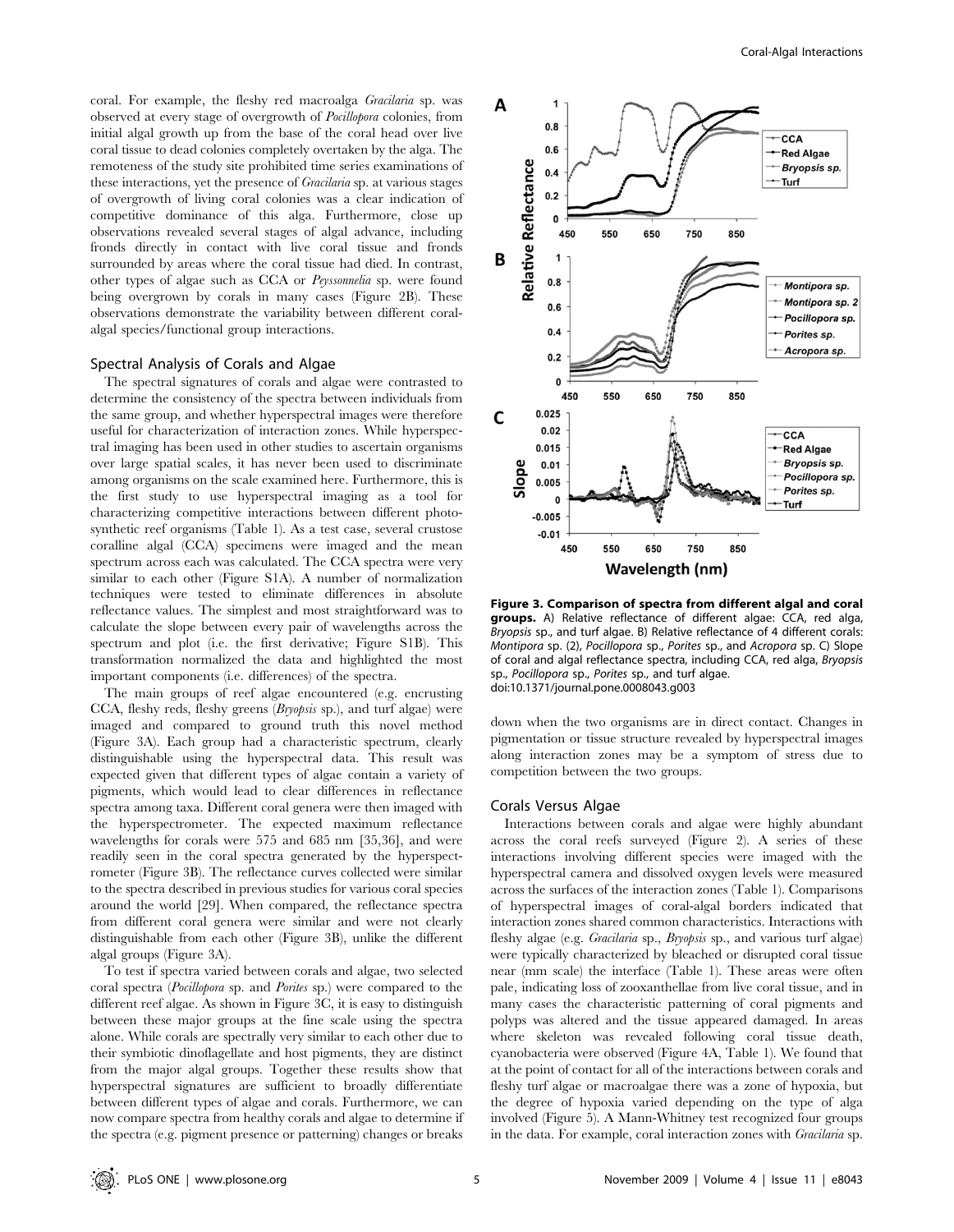

Figure 4. Different renderings of hyperspectral images of the interaction zones between the coral *Pocillopora* sp.and red alga Gracilaria sp. A) The location of algae (A), coral (C) and cyanobacteria (cy) are indicated in the True Color image. The color coding is determined for True Color using the three bands red (640 nm), green (550 nm), and blue (460 nm); **GOC** using the three bands green (515 nm), orange (575 nm), and chlorophyll (685 nm); Color IR using the three bands green (550 nm), red (650 nm), and infrared (IR; 860 nm); SR (Simple Ratio) using the ration between 800 nm and 680 nm; NVDI (Normalized Vegetative Density Index) using IR (800 nm) and red (680 nm) in the formula (IR - red)/(IR + red); and ARVI (Atmospherically Resistant Vegetative Index) using the bands IR (800 nm), red (680 nm), and blue (450 nm) entered in the formula (IR  $-2$ \*red + blue)/(IR+ 2\*red  $-$  blue). Each rendering uses a 2% Stretch Contrast Enhancement. B) The slope of the average relative reflectance for the algae, coral, and cyanobacteria imaged in A. Areas used to determine the average reflectance are indicated by hexagons in the IR rendering.

doi:10.1371/journal.pone.0008043.g004

were less hypoxic  $(p<0.05)$  on average than corals interaction zones with turf algae (Figure 5). The cause of the observed hypoxia remains to be determined, and may be due to respiration of the coral tissue itself, microbial respiration on the surface of the coral, or a combination of the two. The degree of coral mortality likely affects the level of hypoxia, and the degree of coral tissue mortality appears to be related to the functional group and most likely the species of algae with which it comes in contact (Table 1).

In contrast, the interactions between corals and crustose coralline algae (CCA) did not show any evidence of hypoxia (Figure 5). Hyperspectral images of coral-CCA interactions



Figure 5. Dissolved oxygen profiles of coral interaction zones. Interactions measured were Pocillopora verrucosa vs. Gracilaria sp.  $(n = 6)$ , Pocillopora verrucosa vs. red turf algae  $(n = 7)$ , Montipora spp. vs. red turf algae (n = 4), Montipora sp. vs. white band (n = 2), coral vs. CCA  $(n = 6)$ , and coral vs. coral  $(n = 1)$ . doi:10.1371/journal.pone.0008043.g005

showed that corals and CCA were in close association, yet there were no areas of cleared coral skeleton and coral tissue was not disrupted or visibly stressed near the interface (Table 1). This may be because CCA do not stimulate or alter microbial communities associated with the coral tissue, or do not directly damage or kill the coral tissue through release of allelochemicals. These data indicate that there are at least two distinct mechanisms of interaction between corals and algae. In the case of at least some fleshy turf and macroalgae, coral tissue structure and pigmentation were clearly disrupted and dominated by respiration, indicating microbial overgrowth and clear stress to the coral animal, while corals interacting with CCA showed no signs of stress.

As a test case, interaction zones between the coral Pocillopora sp. and a red alga Gracilaria sp. were characterized in detail using hyperspectral imaging. These images are data rich and there is a vast literature of different techniques for processing hyperspectral images. Here we used renders and utilities built into the supporting software Spectronon Pro to identify a process that best displayed the differences in the interaction zones. Figure 4A shows some of the more visually informative processing. In general, the advancing Gracilaria sp. branches were preceded by a thin line of cyanobacteria, followed by an area of bare skeleton and then disrupted coral tissue (Figure 4A). The oxygen levels at the interface were somewhat variable. Regions of apparently bare skeleton following coral tissue death had oxygen levels typically near or just below ambient (data not shown), while areas of disrupted coral tissue were hypoxic (Figure 5).

Because both components of coral-algal interactions are photosynthetic, a number of image processing algorithms normally used for agriculture were also tested. Of these, specific pigments such as anthocyanin (similar reflectance peaks as the red algal phycobilin pigments, Figure 4A) and carotenoids (not shown) were useful for distinguishing changes along the interaction zone and between the coral and the algae. The GOC and Color IR renderings helped visualize the different components of the interaction zone (Figure 4A). Colonization of exposed skeleton at the interface by cyanobacteria was seen by hyperspectral imagery, and the reflectance spectra for cyanobacteria were clearly distinguished from the spectra of the Gracilaria sp. and Pocillopora sp. (Figure 4B). Renderings of Simple Ratio (SR), Normalized Vegetative Density Index (NVDI), and Atmospherically Resistant Vegetative Index (ARVI) all showed similar patterns (Figure 4A). The algal component had the highest values (white coloring), while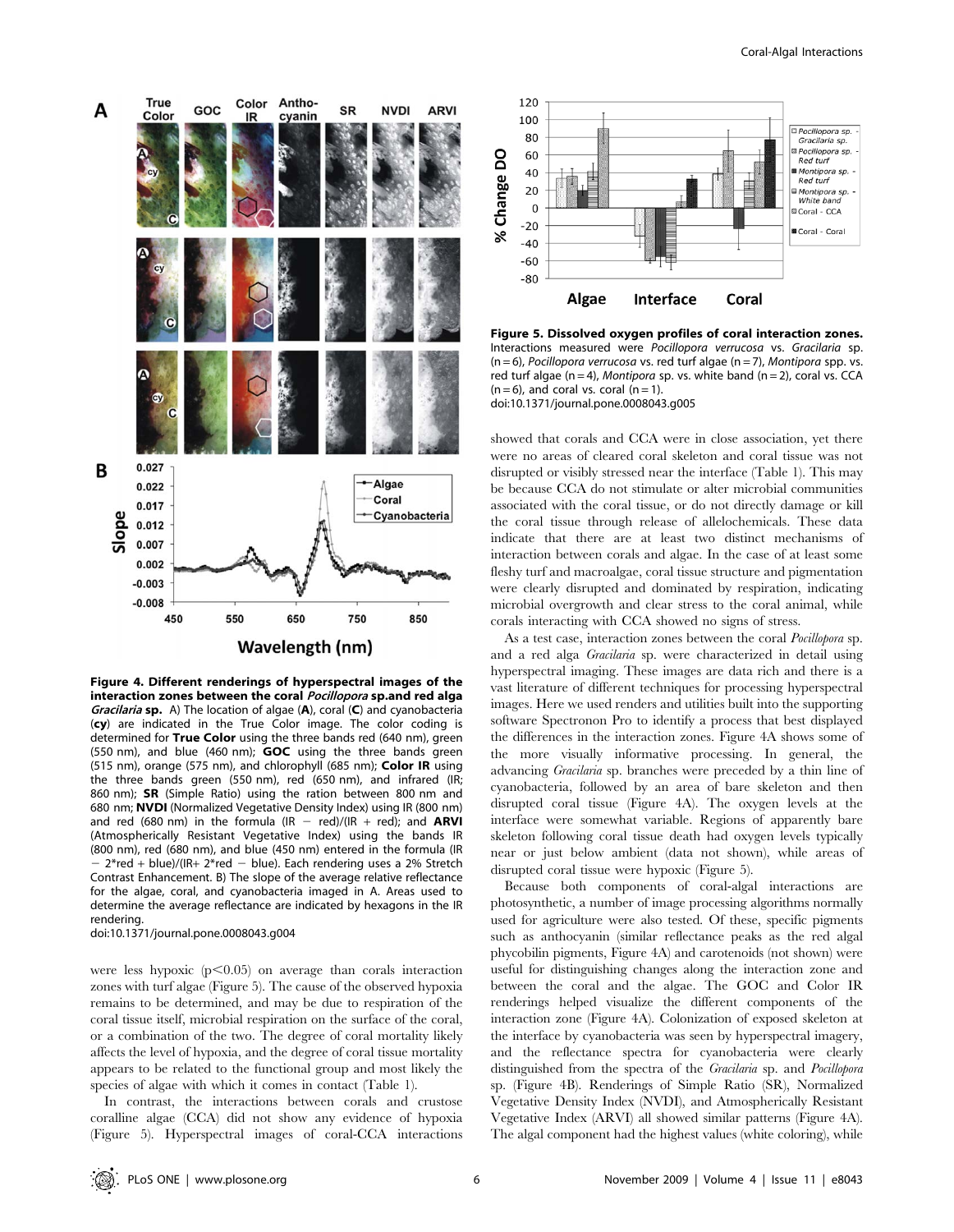the coral showed patterning likely due to the distribution of zooxanthellae. Except for anthocyanin, all renderings clearly showed that advancing algal fronds in direct contact with coral tissue cause a clear disruption of the natural patterns of the coral polyps and pigmentation in the area surrounding the point of contact (Figure 4A, top row).

#### Corals Versus Corals

Two types of coral-coral interaction zones were found. In an active border region, one coral was disrupting the tissue of the other  $d\mathbf{t} =$  disrupted tissue. Figure S2). The spectra of these boundaries showed no evidence of algal colonization, and these borders were not hypoxic (Figure 5). Competition between corals is known to involve mesenterial filaments, sweeper tentacles and nematocysts [48,49], and so would be expected show a distinct oxygen profile from coral-algal competition. One note of interest, in the Pocillopora sp., individual polyps appear to be releasing large quantities of mucus (labeled as **m** in Figure S2A). Constant activation of a stress response by competition is likely affecting the overall health of the coral, and previous work has shown that competition between corals can reduce growth and fitness [50].

The second type of coral-coral interaction zone can actually be defined as a coral-algae-coral zone. In this case algae have colonized the area between the two corals. On Millennium Atoll, the majority of apparent coral-coral interactions were actually found to be coral-algae-coral interactions upon close examination (Table 1, Figure S2B). It appears that as corals compete with one another, an area between the two competitors is cleared of live tissue, which is then colonized by opportunistic algae and likely microbes. Previous work has found that competing corals constantly advance and retreat, leaving areas of cleared space in between the two colonies as they recover from competitive interactions [51]. It is unknown if the presence of algae between the two colonies is detrimental, beneficial, or neutral for the competing corals.

#### Conclusions

Interactions between corals and algae were a widespread feature of the near-pristine coral reefs of the Southern Line Islands. Hyperspectral imagery and oxygen profiles of coral-algal interaction zones demonstrated that these interactions have characteristic profiles that depend on the species and functional group of algae involved. Coral interaction zones with fleshy algae (e.g. red and green macroalgae and turf algae) were characterized by disrupted coral tissue near the interface, and were consistently hypoxic. Hypoxia suggests that respiration by microbial activity may dominate these areas. For example, human wounds are often hypoxic as a result of microbial respiration, which hinders the host immune response and slows or prevents wound healing [52]. While we cannot rule out coral respiration as a cause of hypoxia, in experimental manipulations, algae placed near corals led to hypoxia on the coral surface and mortality, which was eliminated by the addition of antibiotics, indicating that coral death was microbially mediated [20]. In contrast to fleshy algae, we found that coral interactions zones with CCA were not hypoxic, and coral tissue at the interface appeared normal. These findings indicate that competitive interactions between reef building corals and fleshy algae or CCA likely have fundamentally different consequences for corals and reef communities as a whole. CCA have been found to be beneficial for corals in many cases by providing a settlement substrate and metamorphosis cue for coral larvae [53,54] and by helping maintain the structural stability of reefs [55]. On the other hand, fleshy algae may be a constant source of stress for corals. On reefs where algae are released from grazing pressure and/or

nutrient limitation, fleshy algae dominate [3,9–11], and their ability to disrupt live coral tissue, as observed in this study, likely plays an important role. More data are needed to determine how these patterns vary between different fleshy and calcified algal taxa.

The complexity of coral interactions was further revealed upon close examination with hyperspectral imagery. For example, the majority of apparent coral-coral interactions were actually coralalgae-coral interaction zones. In addition, the red alga Gracilaria sp. appears to rapidly advance over some species of coral, directly disrupting the tissue and clearing areas of skeleton that are subsequently colonized by cyanobacteria. These observations demonstrate that some algae (e.g. cyanobacteria) will opportunistically colonize available space, while others actively overgrow corals (e.g. Gracilaria sp.). Interactions with turf algae were not as dramatic and did not show areas of cleared coral skeleton, but turfs were still disruptive to adjacent coral tissue although the advance appeared much more gradual and variable than that of Gracilaria sp. The advance of turf algae was likely limited by intense grazing pressure on these reefs as turf algae are readily consumed by reef herbivores. Although grazing rates of herbivores were not measured, the high abundance of herbivorous fish and general low abundance of algae on Millennium Atoll suggests that grazing pressure may be limiting algal growth (data not shown).

Hyperspectral imagery was confirmed as a useful tool to visualize the small scale interaction zones between corals and algae, and extends the spectral range encompassed in analysis from previous studies of coral spectra [34–36,29,56]. This technique clearly identified the players involved in various coral and algae interactions, and revealed changes in tissue patterning and pigmentation at the interaction zone. Hyperspectral imagery is currently being developed for remote monitoring of coral reef benthic communities, but could be expanded as a useful tool for future monitoring of coral reefs by rapidly characterizing the abundance of coral-algal competition borders in situ at the fine scale. Hyperspectral imaging technology is not currently available for underwater fine-scale analysis, but multi-band technology encompassing important wavelengths indicative of corals, algae and microbes (e.g. cyanobacteria) is a viable next step.

This is the first study to describe the physiological characteristics of different types of coral-algal interactions on a coral reef. The combination of hyperspectral imagery with dissolved oxygen measurements of these interactions indicate that coral-algal interfaces vary among species and in overall characteristics. Interaction zones between corals and at least some fleshy algae appear to be detrimental to corals. On the other hand, CCA do not appear to disrupt corals in the same manner and in fact facilitate the maintenance of coral reefs by providing settlement substrate for corals and solidifying the reef structure. The results of our study show that some fleshy algae, a highly diverse group of benthic primary producers that includes macroalgae as well as turf algae, can have competitive advantages over slower growing reef building corals. These types of algae can be disruptive to live coral tissue, and are increasingly abundant on impacted coral reefs worldwide [1,3,9–11,14,57]. Understanding the drivers that shift competitive dominance towards fleshy algae remains an outstanding research question, the answers to which are important for developing effective management, conservation and restoration strategies for coral reefs.

#### Supporting Information

Figure S1 Average reflectance spectra from crustose coralline algae (CCA). A) Relative reflectance of 5 different CCA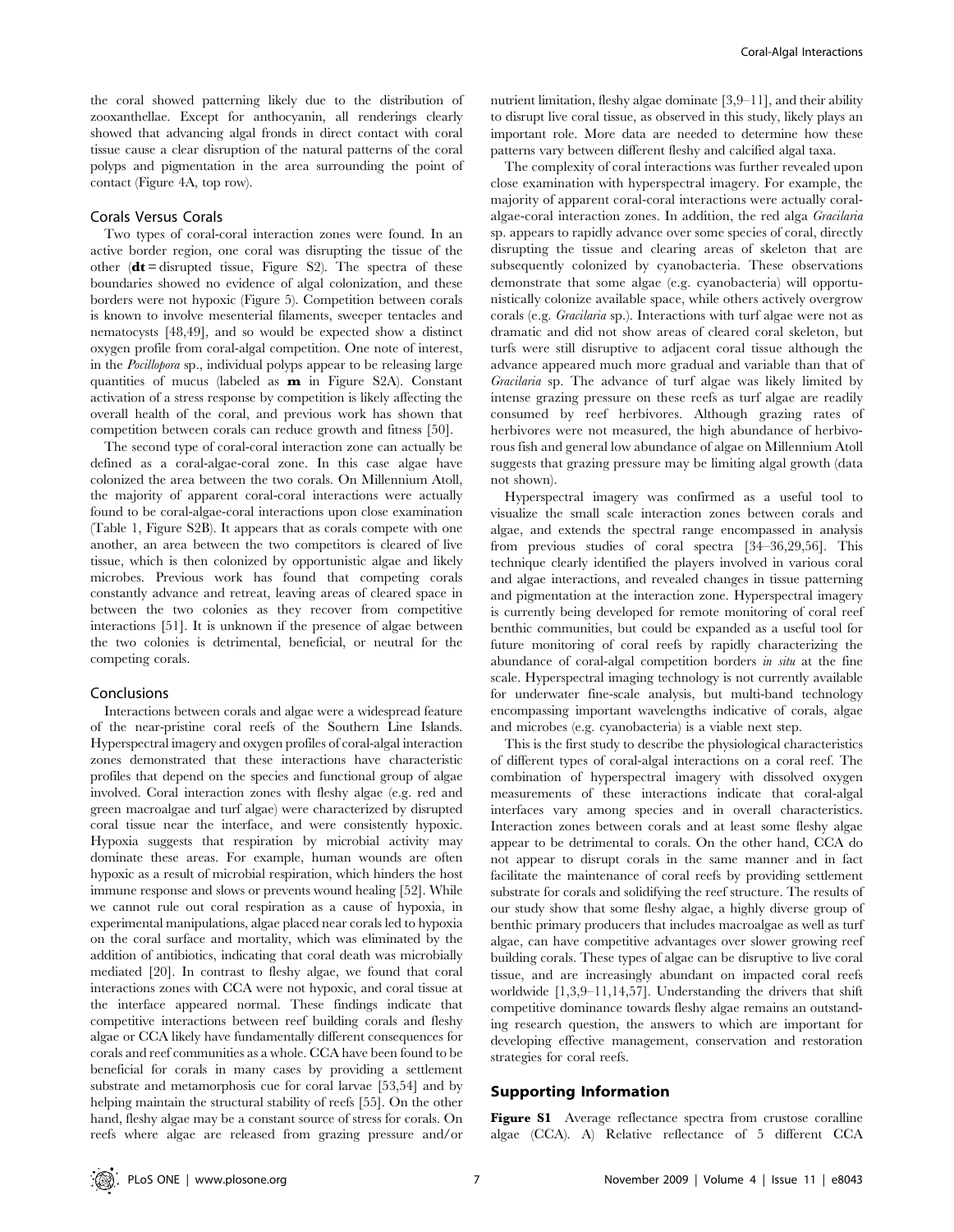specimens. The CCA fragments were overexposed as evidenced by peaks that are cut off at 1 (630 nm; 730 nm). B) Slope (first derivative of reflectance spectrum) of the 5 CCA specimens in A. Found at: doi:10.1371/journal.pone.0008043.s001 (2.43 MB TIF)

Figure S2 Two types of interaction zones between corals. A) Active coral interaction zone where one coral is attacking another and damaging the tissue with mesenterial filaments. B) Interaction zone between two corals where algae has established itself between the two competing corals.

Found at: doi:10.1371/journal.pone.0008043.s002 (8.90 MB TIF)

#### References

- 1. Wilkinson C (2004) Status of coral reefs of the world: 2004. Townsville: Australian Institute of Marine Science, 547 p.
- 2. Hoegh-Guldberg O, Mumby PJ, Hooten AJ, Steneck RS, Greenfield P, et al. (2007) Coral reefs under rapid climate change and ocean acidification. Science 318: 1737–1742.
- 3. Hughes TP, Baird AH, Bellwood DR, Card M, Connolly SR, et al. (2003) Climate change, human impacts, and the resilience of coral reefs. Science 301: 929–933.
- 4. Hoegh-Guldberg O, Australia G (1999) Climate change, coral bleaching and the future of the world's coral reefs. Mar Freshwat Res 50: 839–866.
- 5. Harvell CD, Kim K, Burkholder JM, Colwell RR, Epstein PR, et al. (1999) Emerging marine diseases - climate links and anthropogenic factors. Science 285: 1505–1510.
- 6. Sutherland KP, Porter JW, Torres C (2004) Disease and immunity in Caribbean and Indo-Pacific zooxanthellate corals. Mar Ecol Progr 266: 265–272.
- 7. Anthony KRN, Kline DI, Diaz-Pulido G, Dove S, Hoegh-Guldberg O (2008) Ocean acidification causes bleaching and productivity loss in coral reef builders. Proc Natl Acad Sci 105: 17442.
- 8. Pandolfi JM, Bradbury RH, Sala E, Hughes TP, Bjorndal KA, et al. (2003) Global trajectories of the long-term decline of coral reef ecosystems. Science 301: 955–958.
- 9. Hughes TP (1994) Catastrophes, phase shifts, and large-scale degradation of a Caribbean coral reef. Science 265: 1547–1551.
- 10. McCook LJ (1999) Macroalgae, nutrients and phase shifts on coral reefs: scientific issues and management consequences for the Great Barrier Reef. Coral Reefs 18: 357–367.
- 11. Carpenter RC (1988) Mass mortality of a Caribbean sea urchin: immediate effects on community metabolism and other herbivores. Proc Natl Acad Sci 85: 511–514.
- 12. Hughes TP, Connell JH (1999) Multiple stressors on coral reefs: a long-term perspective. Limnol Oceanogr. pp 932–940.
- 13. Lessios HA (1988) Mass mortality of Diadema antillarum in the Caribbean: what have we learned? Ann Rev Ecol System 19: 371–393.
- 14. Ostrander GK, Armstrong KM, Knobbe ET, Gerace D, Scully EP (2000) Rapid transition in the structure of a coral reef community: the effects of coral bleaching and physical disturbance. Proc Natl Acad Sci 97: 5297–5302.
- 15. McCook L, Jompa J, Diaz-Pulido G (2001) Competition between corals and algae on coral reefs: a review of evidence and mechanisms. Coral Reefs 19: 400–417.
- 16. Benayahu Y, Loya Y (1981) Competition for space among coral-reef sessile organisms at Eilat, Red Sea. Bull Mar Sci 31: 514–522.
- 17. Miller M (1998) Coral/seaweed competition and the control of reef community structure within and between latitudes. Oceanogr Mar Biol Ann Rev 36: 65–96.
- 18. Chornesky E (1983) Induced development of sweeper tentacles on the reef coral Agaricia agaricites: a response to direct competition. Biol Bull 165: 569-581.
- 19. Gross EM (2003) Allelopathy of aquatic autotrophs. Critical Rev Plant Sci 22: 313–339.
- 20. Smith JE, Shaw M, Edwards RA, Obura D, Pantos O, et al. (2006) Indirect effects of algae on coral: Algae-mediated, microbe-induced coral mortality. Ecol Letters 9: 835–845.
- 21. Vermeij MJA, Smith JE, Smith CM, Vega Thurber R, Sandin SA (2009) Survival and settlement success of coral planulae: independent and synergistic effects of macroalgae and microbes. Oecologia 159: 325–336.
- 22. Kuntz NM, Kline DI, Sandin SA, Rohwer F (2005) Pathologies and mortality rates caused by organic carbon and nutrient stressors in three Caribbean coral species. Mar Ecol Progr 294: 173–180.
- 23. Kline DI, Kuntz NM, Breitbart M, Knowlton N, Rohwer F (2006) Role of elevated organic carbon levels and microbial activity in coral mortality. Mar Ecol Progr 314: 119–125.
- 24. Dinsdale EA, Pantos O, Smriga S, Edwards RA, Angly F, et al. (2008) Microbial ecology of four coral atolls in the Northern Line Islands. PLoS ONE 3: e1584.
- 25. Nugues MM, Smith GW, Hooidonk RJ, Seabra MI, Bak RPM (2004) Algal contact as a trigger for coral disease. Ecol Letters 7: 919–923.

#### Acknowledgments

We would like to thank Enric Sala, the National Geographic Society and the owner, captain and crew of the Hanse Explorer for organizing and coordinating the research expedition. We also thank Enric Sala for providing underwater images of coral-algal interactions, and David Zawada and Resonon Inc. for advice on hyperspectral imaging.

#### Author Contributions

Conceived and designed the experiments: KB JES FR. Performed the experiments: KB JES EAD FR. Analyzed the data: KB JES SAS FR. Contributed reagents/materials/analysis tools: MH FR. Wrote the paper: KB JES FR.

- 26. Thenkabail PS, Smith RB, De Pauw E (2000) Hyperspectral vegetation indices and their relationships with agricultural crop characteristics. Rem Sens Environ 71: 158–182.
- 27. Pinter PJ, Hatfield JL, Schepers JS, Barnes EM, Moran MS, et al. (2003) Remote sensing for crop management. Photogrammetric Engineering and Remote Sensing 69: 647–664.
- 28. Sabins FF (1999) Remote sensing for mineral exploration. Ore Geol Rev 14: 157–183.
- 29. Hochberg EJ, Atkinson MJ (2000) Spectral discrimination of coral reef benthic communities. Coral Reefs 19: 164–171.
- 30. Mumby PJ, Skirving W, Strong AE, Hardy JT, LeDrew EF, et al. (2004) Remote sensing of coral reefs and their physical environment. Mar Pollut Bull 48: 219–228.
- 31. Hattery D, Hassan M, Demos S, Gandjbakhche A (2002) Hyperspectral imaging of Kaposi's Sarcoma for disease assessment and treatment monitoring. Applied Imagery Pattern Recognition Workshop, 2002. Proceedings. 31st. pp 124–130.
- 32. Vogel A, Chernomordik VV, Riley JD, Hassan M, Amyot F, et al. (2007) Using noninvasive multispectral imaging to quantitatively assess tissue vasculature. J Biomed Opt 12: 051604–13.
- 33. Kawaguti S (1944) On the physiology of reef corals: VI. Study on the pigments. The Japan Society for the Promotion of Scientific Research.
- 34. Mazel CH (1995) Spectral measurements of fluorescence emission in Caribbean cnidarians. Mar Ecol Progr 120: 185–191.
- 35. Mazel CH (1997) Coral fluorescence characteristics: excitation/emmission spectra, fluorescence efficiencies, and contribution to apparent reflectance. Proc SPIE 2963: 240.
- 36. Mazel CH (1997) Diver-operated instrument for in situ measurement of spectral fluorescence and reflectance of benthic marine organisms and substrates. Opt Eng 36: 2612.
- 37. Lesser MP, Mazel CH, Gorbunov MY, Falkowski PG (2004) Discovery of symbiotic nitrogen-fixing cyanobacteria in corals. Science 305: 997–1000.
- 38. Alieva NO, Konzen KA, Field SF, Meleshkevitch EA, Hunt ME, et al. (2008) Diversity and evolution of coral fluorescent proteins. PLoS ONE 3: e2680.
- 39. Salih A, Hoegh-Guldberg O, Cox G (1997) Photoprotection of symbiotic dinoflagellates by fluorescent pigments in reef corals. Proc Australian Coral Reef Soc 75th Anniversary Conference, October. pp 217–230.
- 40. Salih A, Larkum A, Cox G, Kühl M, Hoegh-Guldberg O (2000) Fluorescent pigments in corals are photoprotective. Nature 408: 850–853.
- 41. Schlichter D, Meier U, Fricke HW (1994) Improvement of photosynthesis in zooxanthellate corals by autofluorescent chromatophores. Oecologia 99: 124–131.
- 42. Bou-Abdallah F, Chasteen ND, Lesser MP (2006) Quenching of superoxide radicals by green fluorescent protein. Biochim Biophys Acta Gen Subj 1760: 1690–1695.
- 43. Myers MR, Hardy JT, Mazel CH, Dustan P (1999) Optical spectra and pigmentation of Caribbean reef corals and macroalgae. Coral Reefs 18: 179–186.
- 44. Zawada DG, Jaffe JS (2003) Changes in the fluorescence of the Caribbean coral Montastraea faveolata during heat-induced bleaching. Limnol Oceanogr 48: 412–425.
- 45. Jordan CF (1969) Derivation of leaf-area index from quality of light on the forest floor. Ecology 50: 663–666.
- 46. Rouse JW, Haas RH, Schall JA, Deering DW, Harlan JC (1974) Monitoring the vernal advancement of retrogradation of natural vegetation. Greenbelt, Md: NASA/GSFC.
- 47. Kaufman Y, Tanre D (1992) Atmospherically resistant vegetation index (ARVI) for EOS-MODIS. Geoscience and Remote Sensing, IEEE Transactions 30: 261–270.
- 48. Wellington GM (1980) Reversal of digestive interactions between Pacific reef corals: Mediation by sweeper tentacles. Oecologia 47: 340–343.
- 49. Logan A (1984) Interspecific aggression in hermatypic corals from Bermuda. Coral Reefs 3: 131–138.
- 50. Tanner J.E. [1] (1997) Interspecific competition reduces fitness in scleractinian corals. J Exp Mar Biol Ecol 214: 19–34.